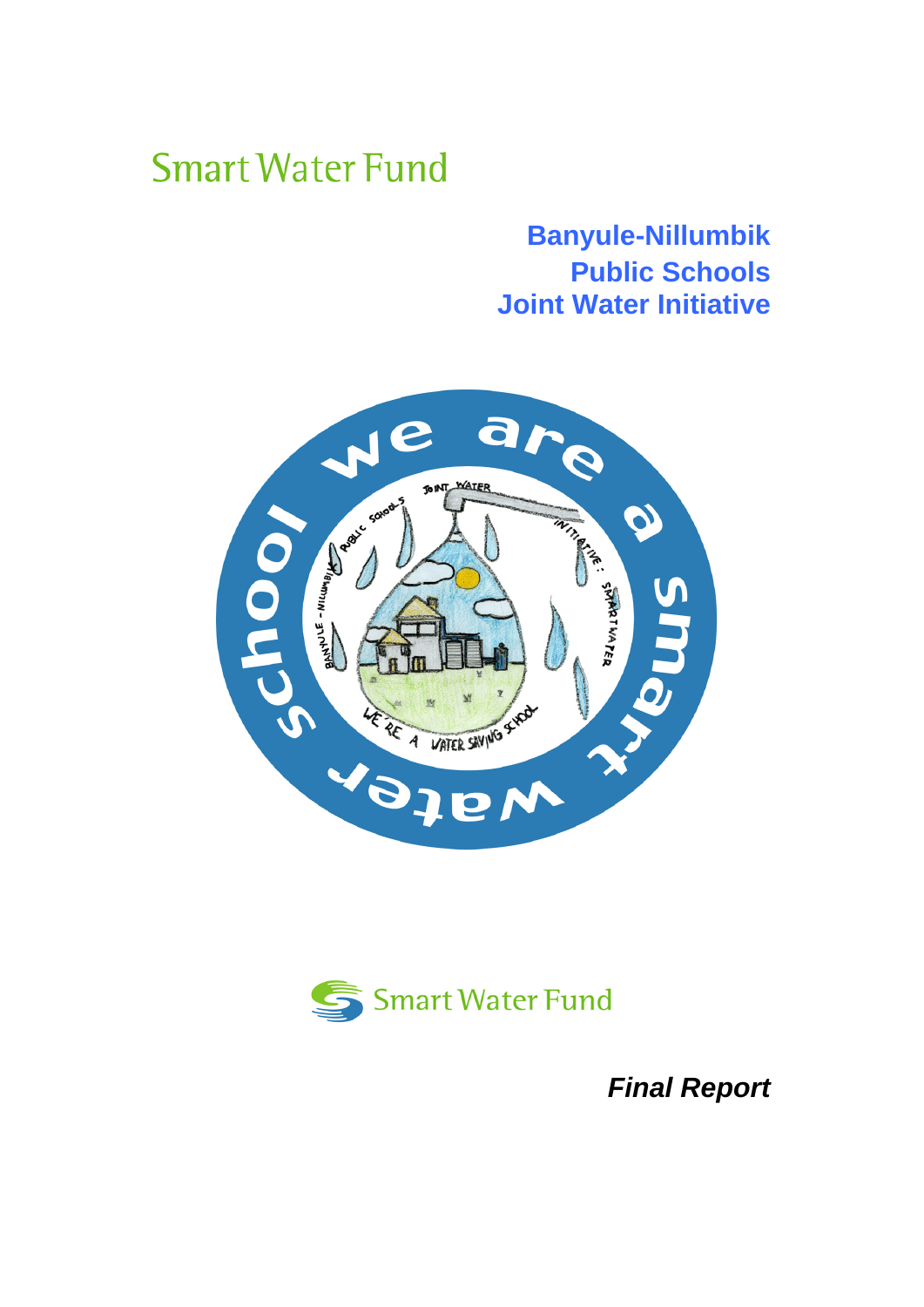# **Overview**

This report represents and an overview of the Banyule-Nillumbik Public Schools Joint Water Initiative. Its provides sound insight to other school groups considering a similar pathway to sustainability – learning from the experience of others and enabling a fast-track approach to their goals.

In addition to this final report the Smart Water Fund has been provided with;

- Each school's Community Outreach Program
- Smart Water Schools Calendar
- Further information about each school's display signage and labelling arrangements
- Each schools community outreach surveys program/results
- Relevant media releases from the project
- Each schools commentary on the Sustainable Schools Waterwise Curriculum
- Each schools water usage data (targets & actual) including a commentary from each school relating to the water usage
- A report into 'in-kind' support costs.

This material can be made available upon application.

# **Project Background**

The Project developed and conducted water audits and implemented a Water Wise program in 11 schools within Banyule and Nillumbik local government areas. The Project was aimed at changing water usage habits at a young age and, by way of demonstration, throughout the school community. It also sought to achieve accreditation as an innovative community module of the Sustainable Schools Water Wise Module.

The Project aims were to:

- Develop and undertake a comprehensive water use audit
- Seek recommendations of what innovative as well as existing products and practices can be implemented to significantly reduce and recycle each participants' water use
- Purchase the Sustainable Schools Water Wise curriculum
- Train staff to deliver the curriculum
- Purchase and install water conservation and water recycling infrastructure as recommended from individual water audits
- Provide community outreach initiatives including signage, community information workshops, and student-led demonstrations of initiatives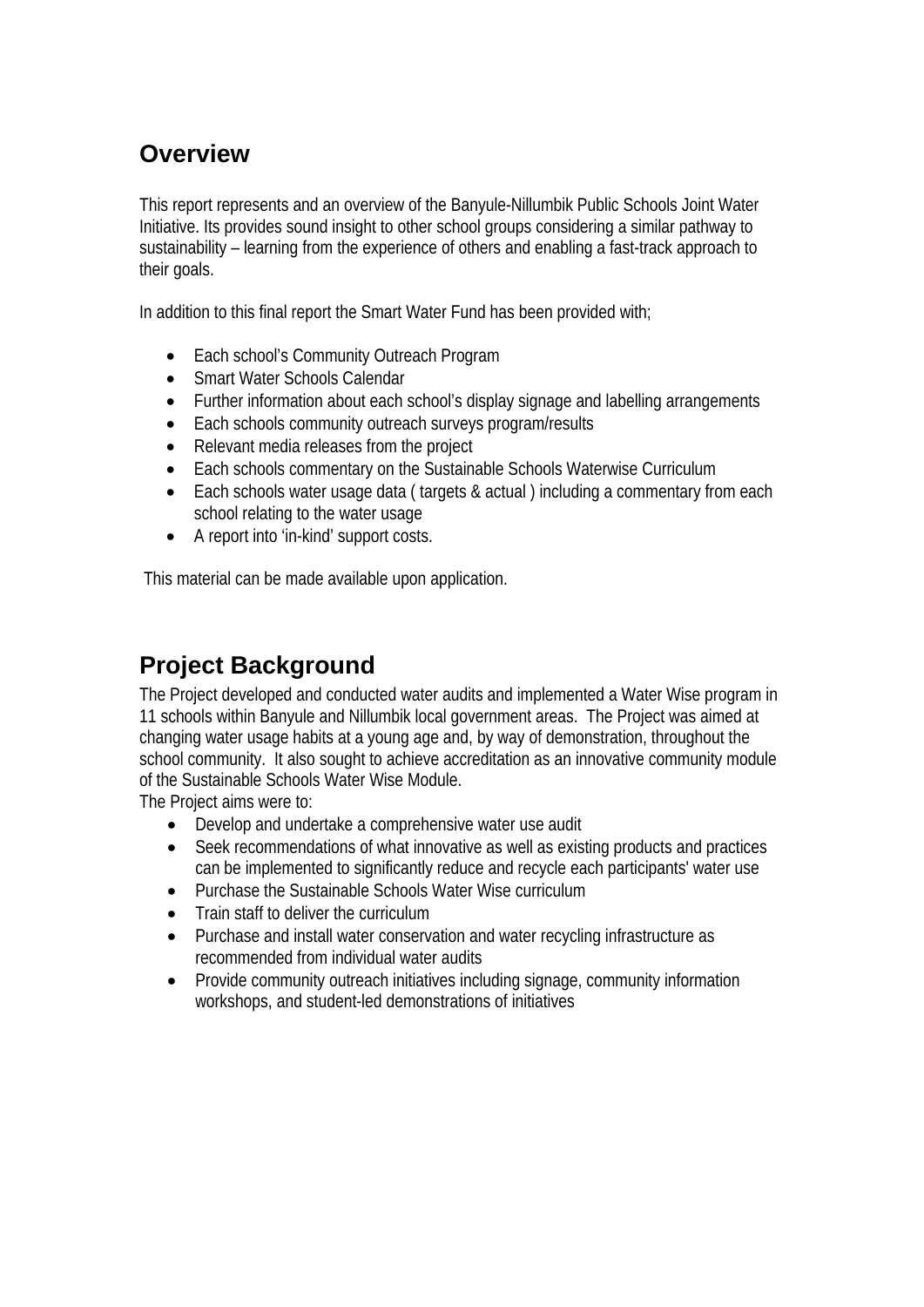## **Project Results Summary**

- This stage of the Project (Stage 3) was the implementation stage, in which schools carried out their community education outreach programs and continued their water wise curriculum delivery.
- Physical water savings began when infrastructure became operational in the 2nd quarter of 2004. Schools all saw big water savings. The target average savings was expected to be 26%. The schools saw a 26% savings already in 2003 before infrastructure was installed, probably due to the fact that in the process of water audits, major pipe leaks were found and fixed. The average actual savings were well above the 26% target. Comparing 2002 with 2004 usage saw an average 56% saving. But removing the major leaking infrastructure, comparing 2003 with 2004 saw an average 40% savings. The combined schools water savings, after simply fixing water leaks in 2003, was 9970 kL. The combined schools water savings, after installing Smart Water infrastructure and compared to 2003 water usage, was 11,086 kL.
- Most schools individual actual water savings was close to or over the projected target savings. Diamond Valley College's target savings was 15%, but they achieved 36.5%. Lower Plenty Primary School expected 25% savings but gained 54.2% instead. Research Primary School expected 45% and achieved 52%.
- Some schools did not achieve their target water savings, but this was due to circumstances such as burst water pipes, leaking infrastructure, growth in their school population. For example, Briar Hill Primary School tripled in size over 2004 and had a burst water pipe, yet their 2004 water bill was the almost the same as their 2003 water bill.
- One result of the heightened water consciousness at the schools is that they do find and repair water leakages faster than before because they are monitoring their water use.
- In the course of this project, it was found that water use greatly fluctuates at each school, either due to seasonal use or construction activities or population changes. Further analysis is needed, such as removing the confounds of annual changing population sizes by finding out what the per capita usage changes are, which should provide a more accurate savings calculation as it. Schools are providing detailed annual size changes to allow for additional analysis of the water savings.
- Public awareness is up at schools because of the physical presence of the water tanks installed. In schools where water tanks supply toilets, the school community can see the water levels of the water tanks go down with use. Parents are surprised at the amount of water used by the toilets alone.
- Schools' public artwork installations have made a visual impact that is unavoidable to anyone in the community on campus or nearby. Schools and their community have greatly enjoyed creating this art. Much media interest has been generated for each schools activities. All designs were vastly different; the theme is the importance of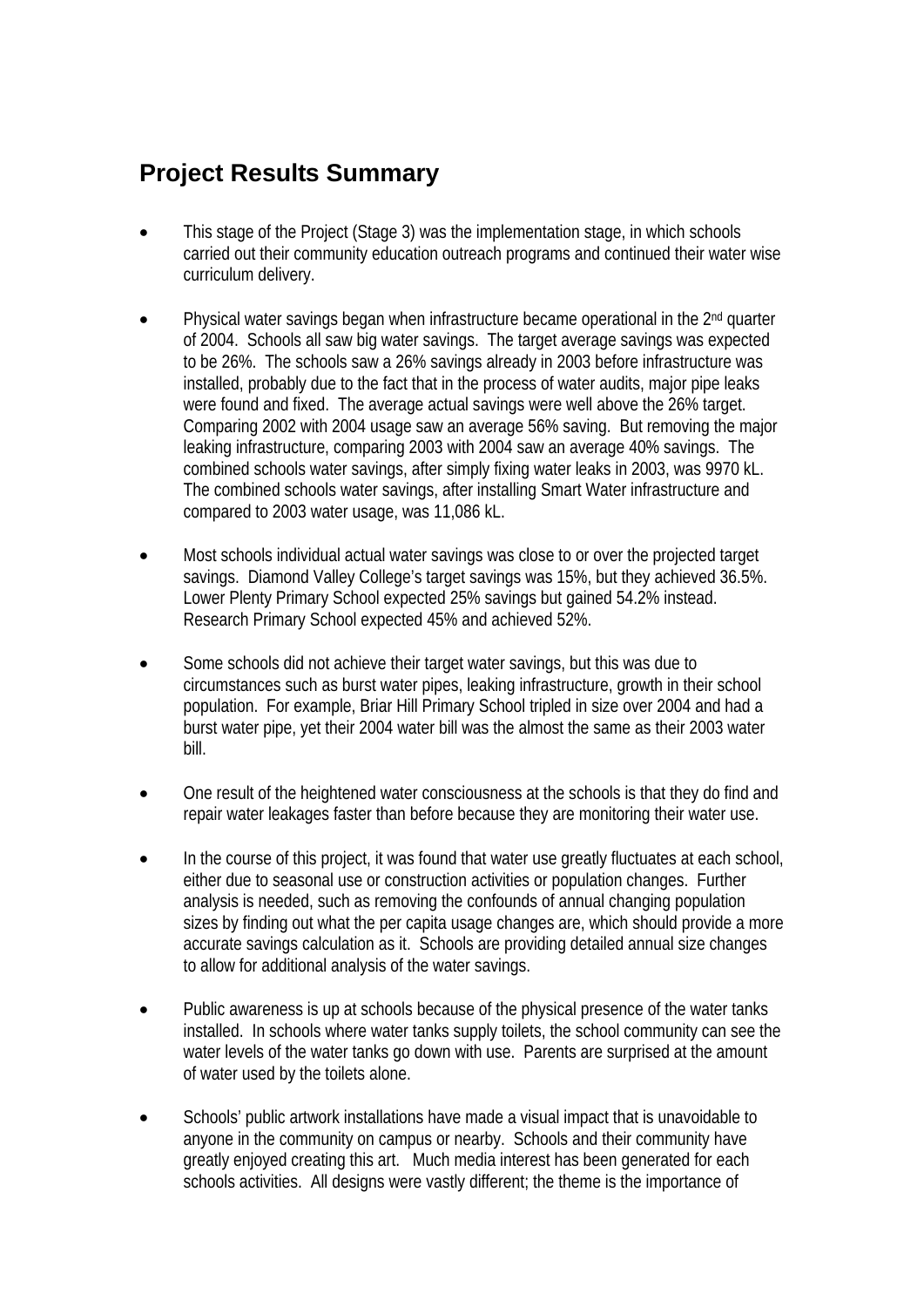water. Strathewen Primary School had students design and make a sustainable cubby house with mudbricks created from the earth excavated for their Smart Water 31,000 litre water tank. Lower Plenty Primary School students developed Smart Water game boards, which they then took to a local senior citizen's club to explain and play the games with. Eltham North Primary School students created beautiful murals and a lovely garden to make the area by their Smart Water water tank, which supplies their school greenhouse, a nice place to hang out. The students use the greenhouse to propagate water wise native plants. Briar Hill Primary School had community members mosaic the brick pillars of its front gate with a water themed design from students.

- School communities were bombarded with Smart Water tips and articles in their school newsletters, journals and websites. Some schools even had students writing editorial letters to the local newspaper about water conservation.
- School curriculum was carried out over the entire year. Activities were across all subjects. Schools carried out a curriculum review. Staff agreed it was successful and schools will continue with future delivery of the Water-wise curriculum.
- Each school has made the project and its water conservation message visually unavoidable. It has spawned great enthusiasm within each school, with staff and students involving themselves in further water and other ecological conservation activities.
- Schools joined together at the end of 2004 to demonstrate and celebrate their achievements at CERES for the Smart Water Schools Big Day Out. Most schools operated on their own in their curriculum and community outreach delivery. Though there were some crossovers where schools gave open invitations to attend events. The Big Day Out allowed the schools that were able to attend to see what they had achieved as a Smart Water School Community. Children and staff greatly enjoyed the day; it was a nice ending to a fantastic year.
- As the principal of Briar Hill Primary School put it, "the media circus came into town." There has been continued media interest in all the schools' involvement in this project. The project has made it to local and state papers, on television and the Internet. Thanks to the media staff of Yarra Valley Water, they have produced press releases and managed the interviews and opportunities. One of the Smart Water Schools hosted when Minister Thwaites announced the 2<sup>nd</sup> round of Smart Water Fund grants, which show cased the project to the state of Victoria for the first time.
- Outcomes of this project have won a variety of awards. In 2003 and 2004, Briar Hill Primary School has been a finalist in the Banyule City Council's Sustainable Gardens Awards, School category. Strathewen Primary School won the engineering contest, Engquest. They won the state first and second prize for middle primary section and lower primary, for books based upon water supply to homes and communities. Finally, Banyule City Council nominated the entire Smart Water Schools project for the Keep Australia Beautiful Victoria (KABV) First Annual Sustainable Cities Award, Proud Schools category. The project won that award, receiving public recognition for the great outcomes achieved by these 11 schools and the Smart Water Fund.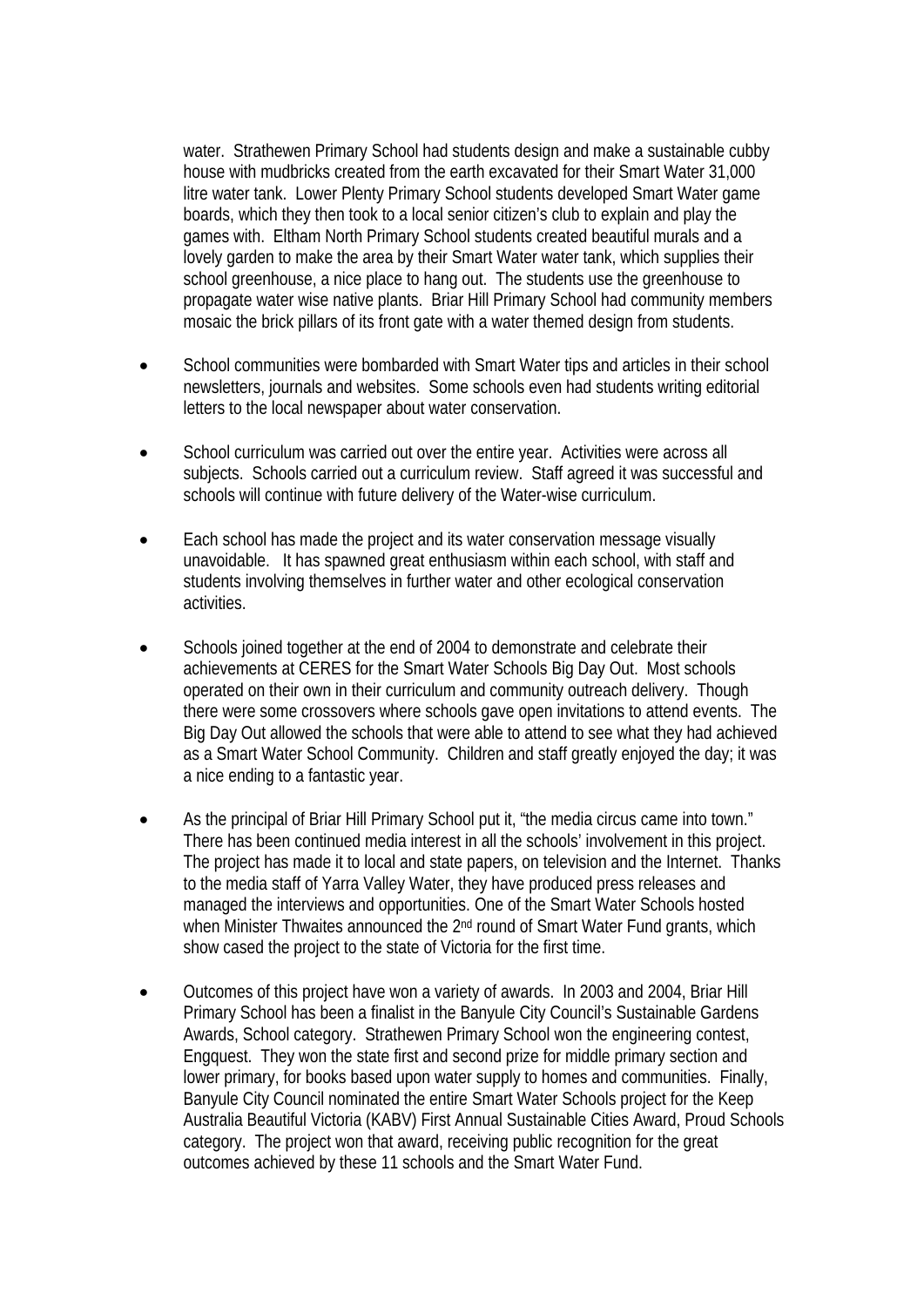- School surveys saw that their communities had good levels of awareness and participated in good water conservation practices, which contribute towards water savings. Surveys showed a general increase in that awareness and practice after the project was finished. Of interest was that there could be improvement in community uptake of flow reducers and water tanks. Many wrote into their surveys that they were trying to save up or wanted to purchase a water tank.
- However, it was the investment to produce the water audit and to install the water saving infrastructure that produced the physical savings. The water tanks supplying toilets & garden use, the flow reducers, dual flush toilets, mulch and native plants all allowed the schools to function as they normally did, but use significantly less water.
- For some who may have been sceptical that the project would have any true savings or impacts, the reduced water bills converted all. The water savings economic benefits have provided an additional advantage for all these public schools. The money saved in water bills can be invested back into improving their schools. In a public school system, it cannot be emphasised enough, that investments into behavioural and infrastructure changes translates into long term benefits for the environment but also our children's education. Less water used at schools means more water for everyone. Less money spent on water and other utilities means more money for teaching.
- The project members recommend that the State of Victoria and the Department of Education, Victoria investigate the wide scale rollout of water audits and retrofit of all existing schools with water saving infrastructure, and constructing new schools with water saving infrastructure built in. The Sustainable Schools Pilot project is successful nationwide and may be rolled out to all schools in the near future, so everyone will have access to the water wise curriculum. This project's cost of \$14,000 per school is quite a small investment when put in perspective with the longevity of schools and the number of people who use their facilities over time. This amount could be smaller with greater savings achieved by the State negotiating bulk buy prices of water tanks, dual flush toilets and water flow reducers. This was achieved with only 11 schools negotiating a much reduced price over retail costs. Or an instalment payment system could be set up, as Yarra Valley Water did with some of the Smart Water Schools, in which costs of installation was paid through the normal water bill instalments, and paid out with the amount of money that was saved from the installations. Therefore schools did not have to come up with large lump sums but were paying with what they had already budgeted for their normal water bills. All Victorian Government bodies have to demonstrate sustainable practices, such as recycling, reduction of greenhouse gases and energy conservation. Public schools are also state government run and should operate under those same sustainability principles, set example to the community by practice.
- It is highly recommended that upper government, management at the water bodies, and Department of Education management go on a Water Tank Tour and visit each school to see the scope of project outcomes in its entirety. The results have truly been groundbreaking.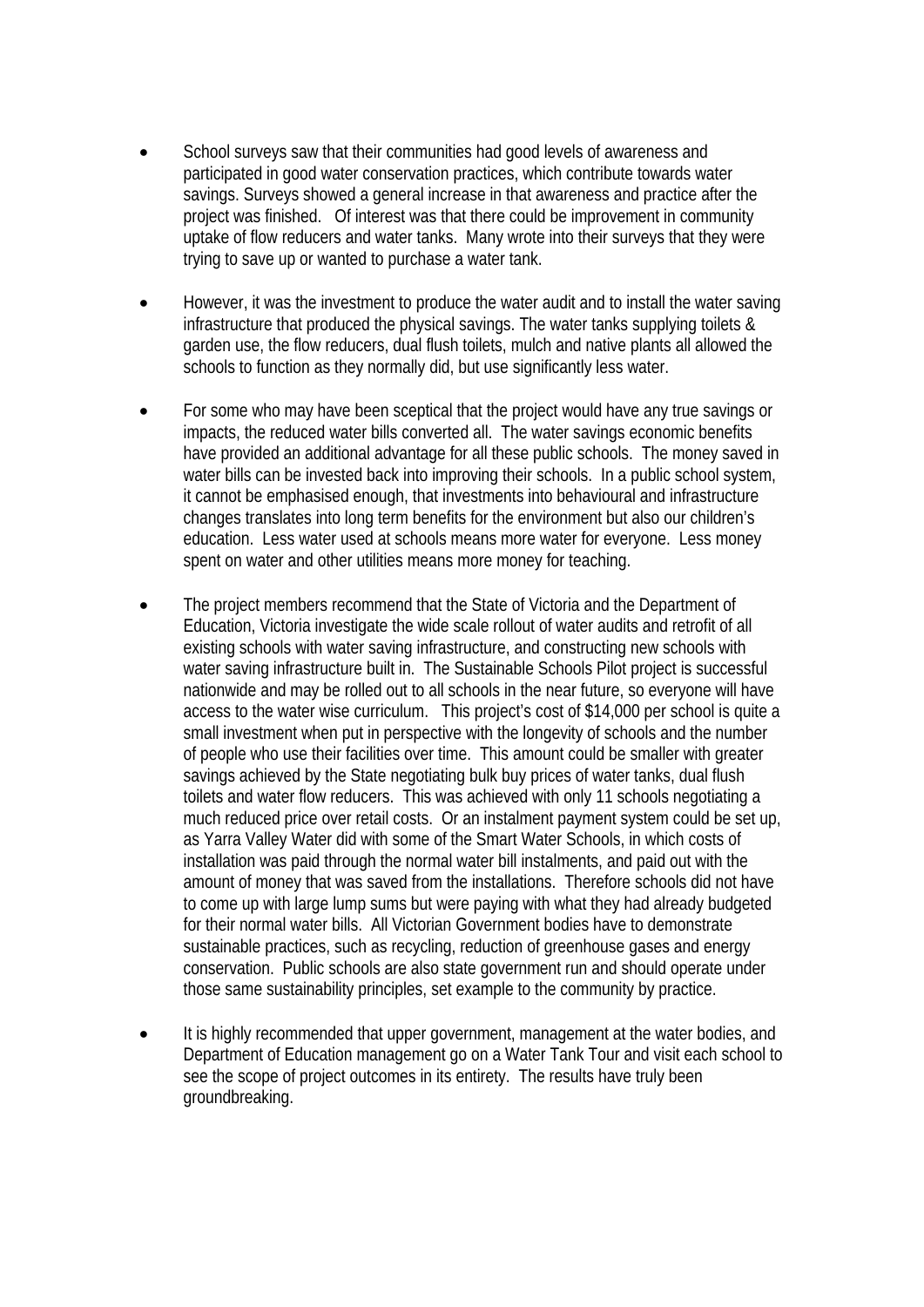# **Issues Arising**

What issues arose during the project and what actions were used or are proposed to be used to address them?

#### • **Scheduling Issues**

Schools lock in their schedules almost a year in advance. When the Community Outreach Action Plans were created and submitted to the Smart Water Fund, many of the activities were listed but no true dates had been set. As the project progressed, it became an issue for some schools trying to fit these activities into an already busy school term schedule. Some schools had to delay activities, redesign their activities to fit into other events that were already happening, or merge separate Smart Water Activities as there simply wasn't the time available to hold separate events. Some schools who had planned excursions or incursions (demonstrations or events brought to their school, i.e.: Cloudia Raindrops) found that many were booked out and/or not available when it was convenient for the school. Some schools even had to push their events past 2004 and do them the first term of 2005. Though this was not a negative outcome. Schools saw that having to continue into 2005 was simply extending the benefits of Smart Water and exposing a new generation at the school to it.

Hence it was difficult to organise the Smart Water Schools Big Day Out at CERES. It was basically negotiated late in the year for use of the GST reimbursed funding. It was a major achievement that the number of schools that attended did. Unfortunately, there were some schools that were already locked into school concerts and other prearranged activities that were regrettably unable to attend. Despite this, all schools have managed to achieve what they set out to do in both their curriculum and their community outreach action plans. It is something to consider in other future programs with public schools, that scheduling must be set a good year in advance as there is little flexibility in their system.

#### • **Water Leaks**

Water leaks and aging plumbing has been a continued issue with all schools. Major leaks were identified and fixed at the start of the project. Yet throughout the year, more pipes have burst or new leaks have been identified. Many of these schools are 50 years or older and their plumbing infrastructure use by date has expired. Some schools, such as Sherbourne Primary School and Diamond Valley College, have undergone or are about to undergo major upgrades and construction where this issue will be addressed. Other schools do not have this in their future. The cost of completely redoing their plumbing is too prohibitive for the Department of Education at this point in time, but really must be addressed. Consider that almost 10,000 kL of water was saved in 2003 just because the Smart Water Schools actually looked and found water leaks. That is enough water to supply 3 average schools or 6.5 Smart Water Schools. It does beg the question of how many other schools are unaware of water leaks and how much water is being wasted? For the Smart Water Schools, it is frustrating to see their water savings yet lose water and incur great costs in their continued battle with their aging plumbing infrastructure.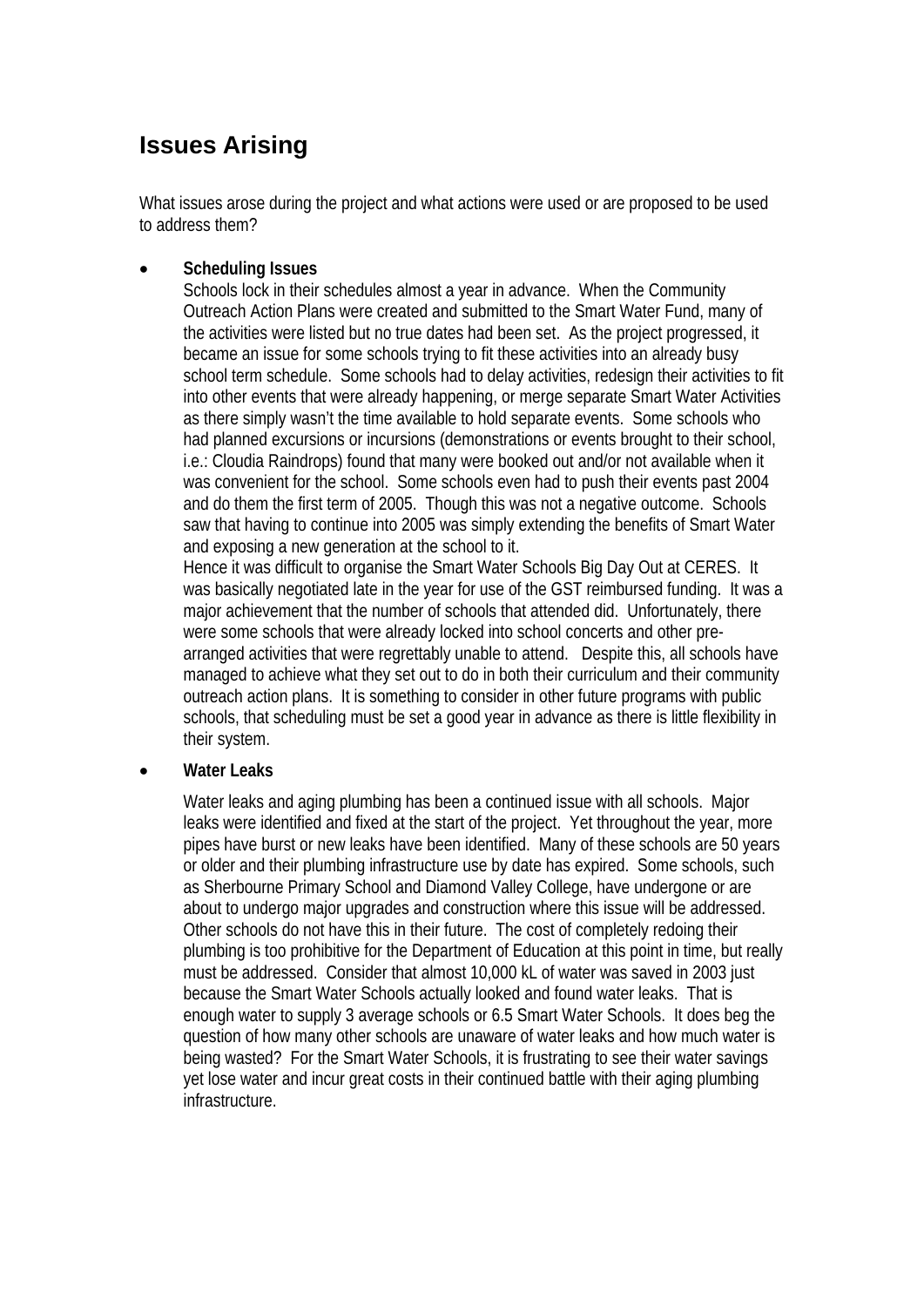#### • **Water Use Analysis**

Schools had to keep track of their water use throughout the course of this project, from late 2002 till the present. Their only method was to examine their water bills. Some found it very complicated to extract their water usage in terms of volume and costs. In the end, Yarra Valley Water was asked to directly supply the water usages for each school to produce the analysis for this report.

In hindsight, it would have been useful to have a Water Supply Company, such as Yarra Valley Water, to run a workshop for school staff and their community on how to read a water bill and extract useful information from it. This would allow schools to keep records for their long term monitoring purposes. Another idea is that the water suppliers could provide a website service where all public schools can look up their quarterly and annual water usages in one big chart. It would serve the dual purpose of making this information easily available; allowing schools to track their usage, identify leaks, and compare their usage with other schools of similar size. It should be publicly available so that a school community member can look up and see what their school is using and maybe become motivated in trying to find further ways to reduce the school usage.

Analysing the water usage rates was a complicated process. There is huge seasonal variation in usage at each school. There were multiple causes to variations in water use. To deduct whether each schools target water savings was achieved it had to be inferred through multiple levels of analysis. Annual use, quarterly use, daily use, average use, per capita use was all looked at. At first it was felt that per capita use might overcome population fluctuations and seasonal fluctuations. However, schools could only supply the number of staff and students enrolled. In reality, a wider population uses schools, there are parents who are on campus to help out at in classrooms and the canteen or to drop off or pick up their children. There are after school programs and community groups which use school facilities, all who contribute to the water usage on site but are unmeasurable. It may be that only monitoring water usage over a long period of time will provide the clearest picture of long term water savings.

For future projects or simply for the use of water suppliers, The Sustainable Schools Project, and just schools in general, it would be useful for these stakeholders to get together and look at these issues to develop an accepted measurement of water usage which can most accurately overcome the variables seen in school water use. Easy to use measurements are critical to maintain long term monitoring of water use and awareness of water use behaviour.

#### • **Community Surveys**

Schools were able to monitor the effectiveness of their Water wise curriculum through their curriculum reviews and student performance, methods already established in the school system. Schools could also monitor effectiveness of the project through their water savings. The project has used a simple before and after survey to measure whether the community outreach program has raised community awareness of water conservation. Schools sent out surveys, but the issue was getting the surveys completed. School parents are inundated with school notices and forms to sign and return. There is a known general apathy in getting responses from a school community. Smart Water Schools tried everything to increase the number of surveys returned. Some schools sent it home with students as required homework. Some schools sent surveys to families with a high probability of return, such as school council families or families on Environmental committees. Some schools resorted to bribery, putting returned surveys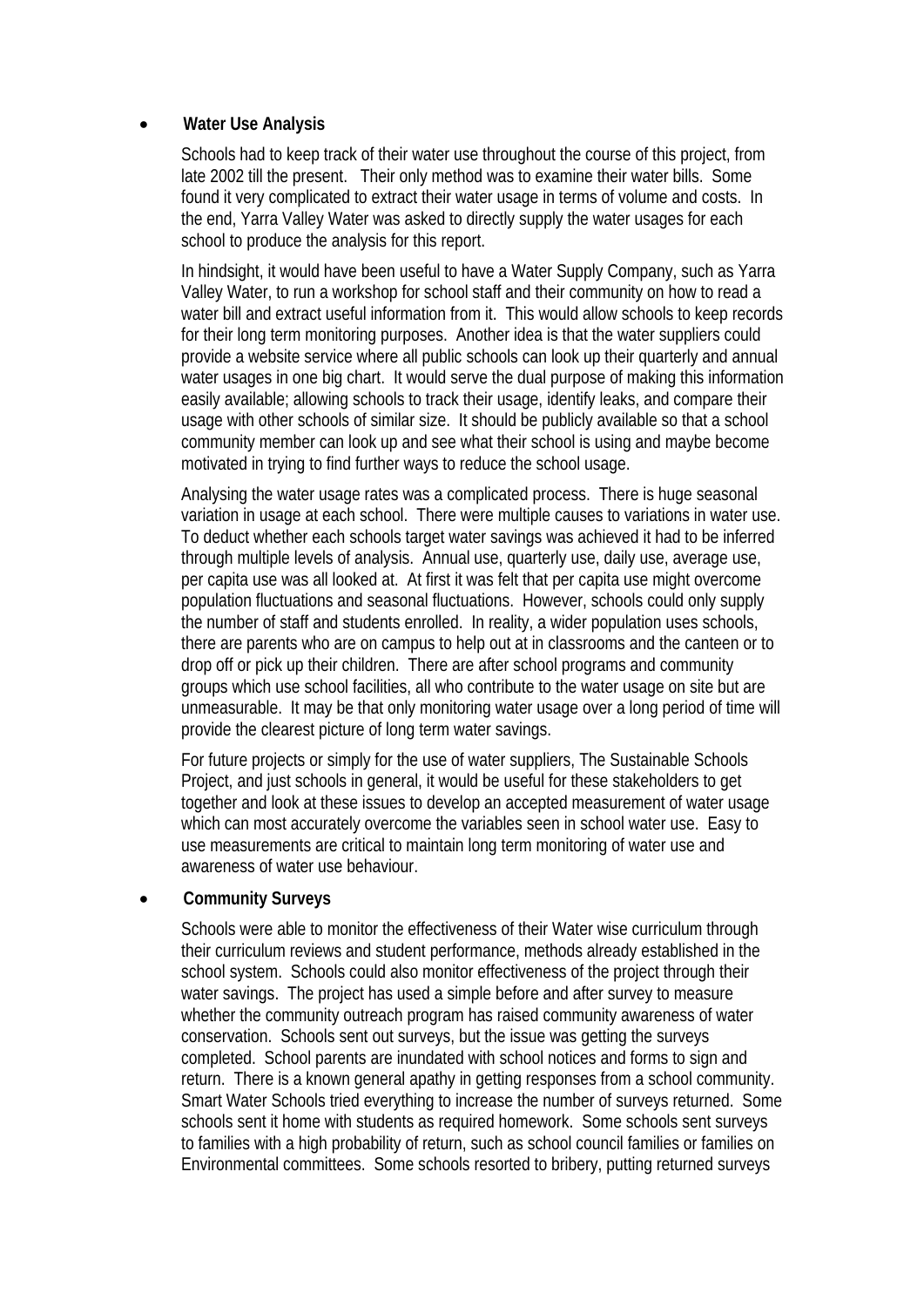into a lottery for a big box of chocolates. Other schools hounded families in newsletters and other reminders, including physically asking people,"remember to return your survey". As a result some schools had 100% return on their surveys, but many schools had very low returns. Some schools gave up and didn't try to get a second survey done, though were then asked to try regardless of response levels.

This has meant that the survey results for some schools are not definitive as the sample size may be quite small. However, we can use the results for generalities regarding water conservation awareness and behaviour, and we can pool all the schools results to give a picture of the Banyule-Nillumbik community water use behaviour. In the future, to improve the accuracy of such surveys, it is recommended that schools send them out to their entire population, require returns as part of their students' coursework, with perhaps returns put in for a draw of some prize as a sweetener reward. This should maximise responses and provide a more accurate measurement of community awareness.

#### • **Cost of Infrastructure**

The Smart Water Schools have been extremely fortunate in receiving the Smart Water Fund Grant to achieve its outcomes. The effects of this project are long term, the water savings at each school will continue for the life of the infrastructure installed and the curriculum commitment is carried out. With many of the schools now continuing in the Sustainable Schools Project for the other modules certification, that curriculum and behaviour commitment are long term. The schools have truly demonstrated to themselves and to others what can be achieved by this change in behaviour and infrastructure. The project has seen many inquiries from other schools on how to achieve the same results; many schools want to get on board. Water conservation on this scale is tangible.

However, there is a major constraint for others, from schools to the general public, to follow suit. All of the types of infrastructure needed to achieve large-scale savings, such as water tanks, the flow reducers, the dual flush toilets, grey water recycling, AAAAA washing machines etc are costly. There are many good rebate schemes out there, and there are good efforts by water suppliers, such as Yarra Valley Water, to provide instalment payment plans to facilitate these costly purchases. But it is still limiting to those on reduced incomes or institutions such as schools who don't have large amounts of money available for capital works. The same applies for all other conservation activities, such as energy conservation, fuel conservation, etc.

There are several ways to address these issues. Obviously continuance and increase of rebate schemes for water conservation infrastructure is a much needed incentive. People and schools need more flexibility to be able to purchase their water saving infrastructure. No interest payment plans or other similar alternatives should be more widely available.

This project has demonstrated how effective providing communities with a sense of empowerment can be in achieving long-term conservation goals. Individually, each of the Smart Water Schools didn't think they could win the Smart Water Grant let alone achieve such widespread effect of water conservation. Now that they have, the schools are applying for all sorts of grants, such as to install solar panels, and to try to do more for the environment whatever way they can.

To facilitate this sense of empowerment but overcome the costs of taking action, maybe schools could work with Water Suppliers and other water conservation professionals and host a series of workshops for other schools and the general public. These could be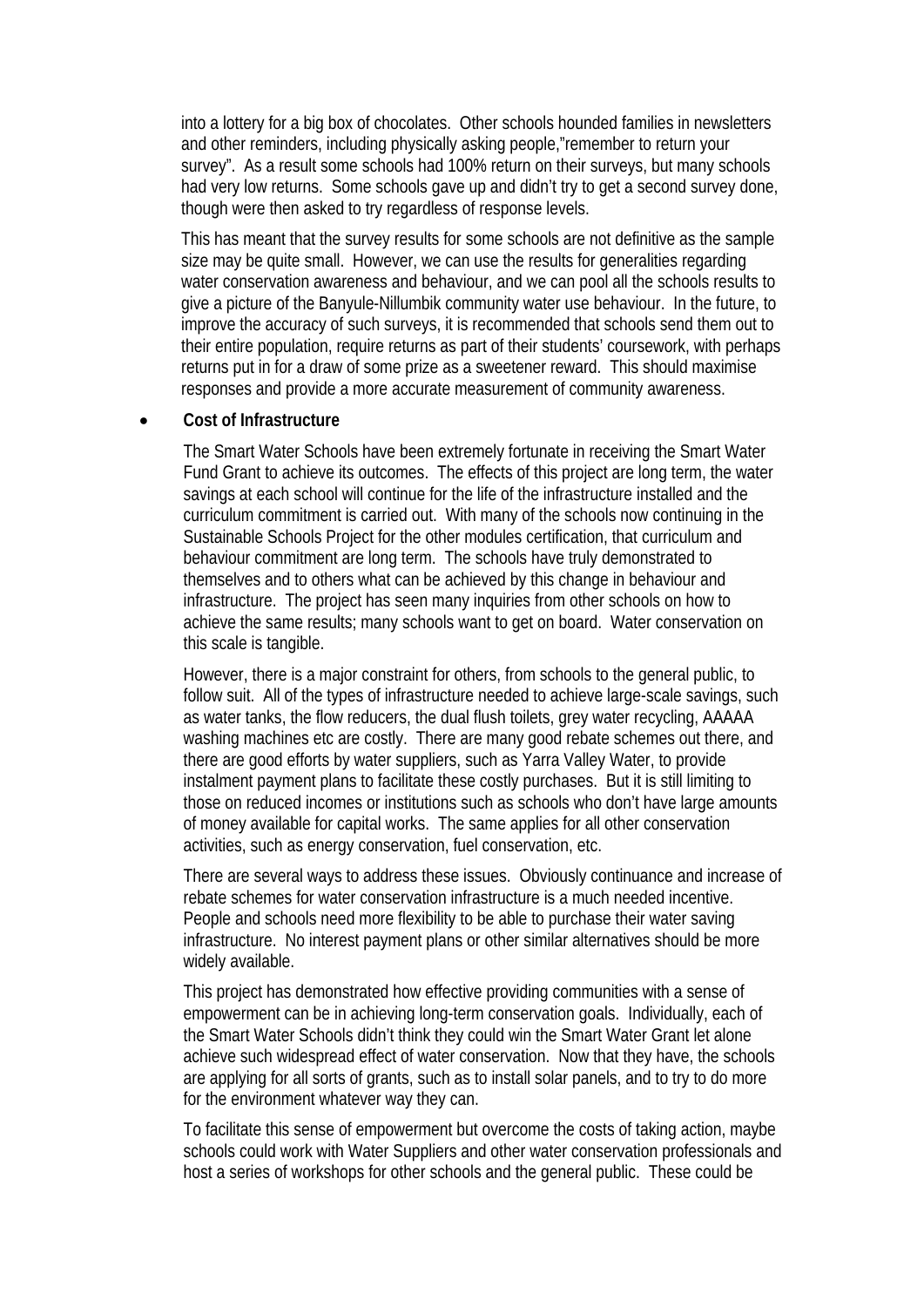workshops on how to carry out their own water audits so that they can start understanding what needs to be done. Or to show communities how to install flow reducers and other simple but effective water savers into their homes, and providing a bulk discount of the reducers and other products at the workshop. Smart Water Schools would be a good site for these workshops as they have a range of these devices installed and operational for demonstration. These are simple, cost effective steps that can allow people and schools to start saving water while saving up for the big ticket items.

#### • **Delays in achieving Milestone 3**

There were a number of time extensions sought for the Milestone 3 final report. Originally extensions were sought many of the community outreach actions had not been completed. For example printing of calendars, signage and school magazines were delayed at various printers, not in the control of the schools. Some schools hadn't sent or received back their final surveys and were waiting for those results. Delays were also caused by when in the process of writing up the report, it was discovered that more information was needed to improve water usage analysis or survey analysis and schools were asked to re-score their surveys or provide further information. In addition, extensions were sought as the Smart Water Coordinator (Jo Hess), who was responsible for writing the report, had moved to South Australia. She was reliant upon schools to gather materials and forward them to her. She was unable, as in prior Milestone reports, to physically assist schools compilation of data (running around collecting the data) or with their questions so there were delays due to communication and waiting for things to arrive by post, internet, etc. Unfortunately, there were also delays caused by illness and death in her family. The Smart Water Fund has been generous in allowing for the delays and providing extensions and this project is extremely grateful for that.

The extensions do not affect the final Milestone (3), as this is the end of the project. The extensions were needed to provide the best possible analysis of the results and for the report.

#### • **School staff allocation of time**

Again, schools met the challenge of allocating staff time to attend meetings and implement their community outreach action plans and curriculum delivery. Furthermore, coordinators were now experienced in this project, and had a better understanding of what was needed for the Milestone reports. Once in-kind support was summarised at the end of this project, the amount of investment per school was impressive. For future projects, funding should be made available to assist in paying for Casual Relief Teachers so that staff can participate in training, meetings and events without putting undue hardship on school budgets. Scheduling of events and school staff allocation of time will be constant issues with any school involved project like this. They are not insurmountable but need to be addressed to allow projects to succeed. This project has developed a number of methods to make schools' participation more efficient and less onerous, which can be of use for future similar endeavours. Electronic forms and documents, sharing of ideas, standardised formats for responses and outcomes, flexibility in arranging workshops & meetings are some of the useful techniques to help school staff participate.